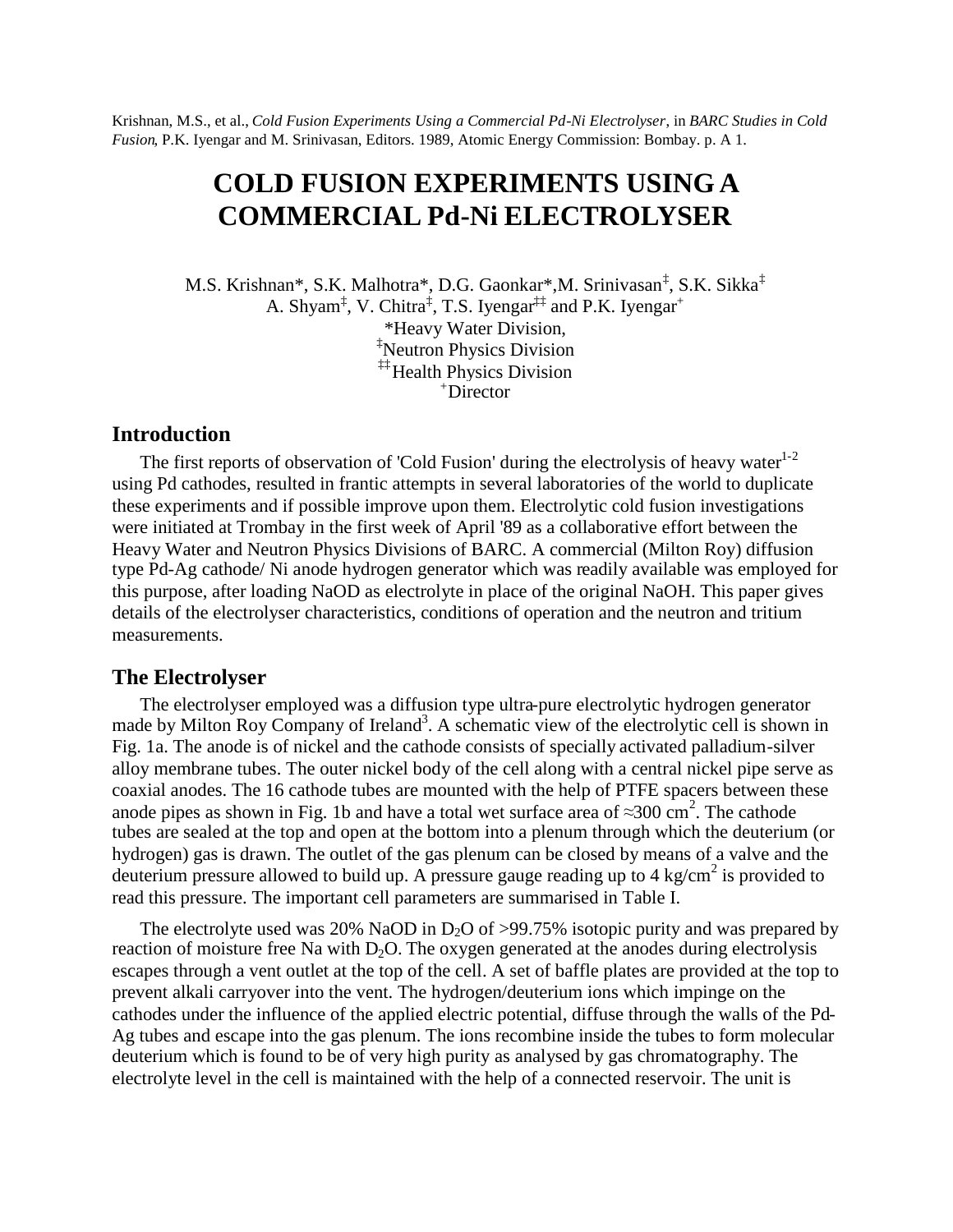completely automatic and is equipped with pressure control, a solenoid valve, electrolyte leak detector, low water level signal, temperature control etc.

The inbuilt power supply provided by the manufacturers is capable of giving a current of only ≈70 amps. During the initial runs only this was used and operation was restricted to comfortable current values of 60 to 62 amps. An important feature of the cell design however is its potentially high current carrying capacity. The electrolyser was therefore connected to an external power supply capable of giving over 100 amps, during subsequent runs. Current levels of ~100 amps were however found to be possible only for short durations as the cell was getting overheated. To overcome this, a heat exchanger and a peristaltic pump were incorporated enabling circulation of the electrolyte.

### **Neutron Monitoring**

Initially there were two types of neutron detectors used to monitor the neutron yield from the electrolytic cell. The first was a bank of 3 BF3 counters embedded in a paraffin moderator block. The second was a 80 mm dia  $\times$  80 mm high recoil type plastic scintillator NE102A sensitive both to fast neutrons as well as high energy gammas. The detectors were mounted at a distance of about 10 cm from the cell. The counting efficiency of these detectors was established using a calibrated Pu-Be neutron source. The counting rates of the detector outputs were totalized for 5 minutes each and printed out continuously on a scroll printer. During the first run there was no separate background neutron monitor. In subsequent runs however a bank of three  $\text{He}^3$  detectors, also embedded in a paraffin block, was installed about 1.5 m from the cell to serve as background monitor. Also a personal computer became available not only to display graphically the count rate variations but also to accumulate and store the counts data registered in 20 ms intervals, with a view to subsequently perform a neutron multiplicity distribution analysis as described in Ref 4.

In some of the more recent runs a bank of specially fabricated silver cathode GM tubes embedded in a paraffin slab was used as an activation detector for neutrons. This type of neutron detector is ideally suited to measure the yield of a burst of neutrons produced in a time span of about 10 s or less. The neutron yield is deduced by counting the 24 s half life of  $Ag^{110}$  activity induced in the silver cathode of the GM tubes. The threshold sensitivity of the system for the geometry used was determined using a calibrated Pu-α-Be neutron source was  $\approx 3 \times 10^5$  neutrons.

### **Measurement of Tritium Levels in D2O Electrolyte**

Measurements of the absolute levels of tritium in the D<sub>2</sub>O electrolyte were carried out by the Tritium Group of the Health Physics Division to whom samples were sent. Details of the liquid scintillation counting techniques employed along with precautions taken by them to minimize errors due to chemiluminiscence and other interference effects are discussed in Ref. 5 After the initial electrolysis runs a valve was welded to the cell bottom to enable periodic withdrawal of samples of the electrolytic solution for tritium assay.

Recently two microprocessor controlled on-line instruments for counting tritium activity deploying low energy sensitive scintillation fibres have been installed, one in gas phase analysis and other for electrolytic solution counting. The development, testing and calibration of these instruments was carried out by the Pollution Monitoring Section of BARC. These instruments employ two photomultiplier tubes each in coincidence to suppress noise effects.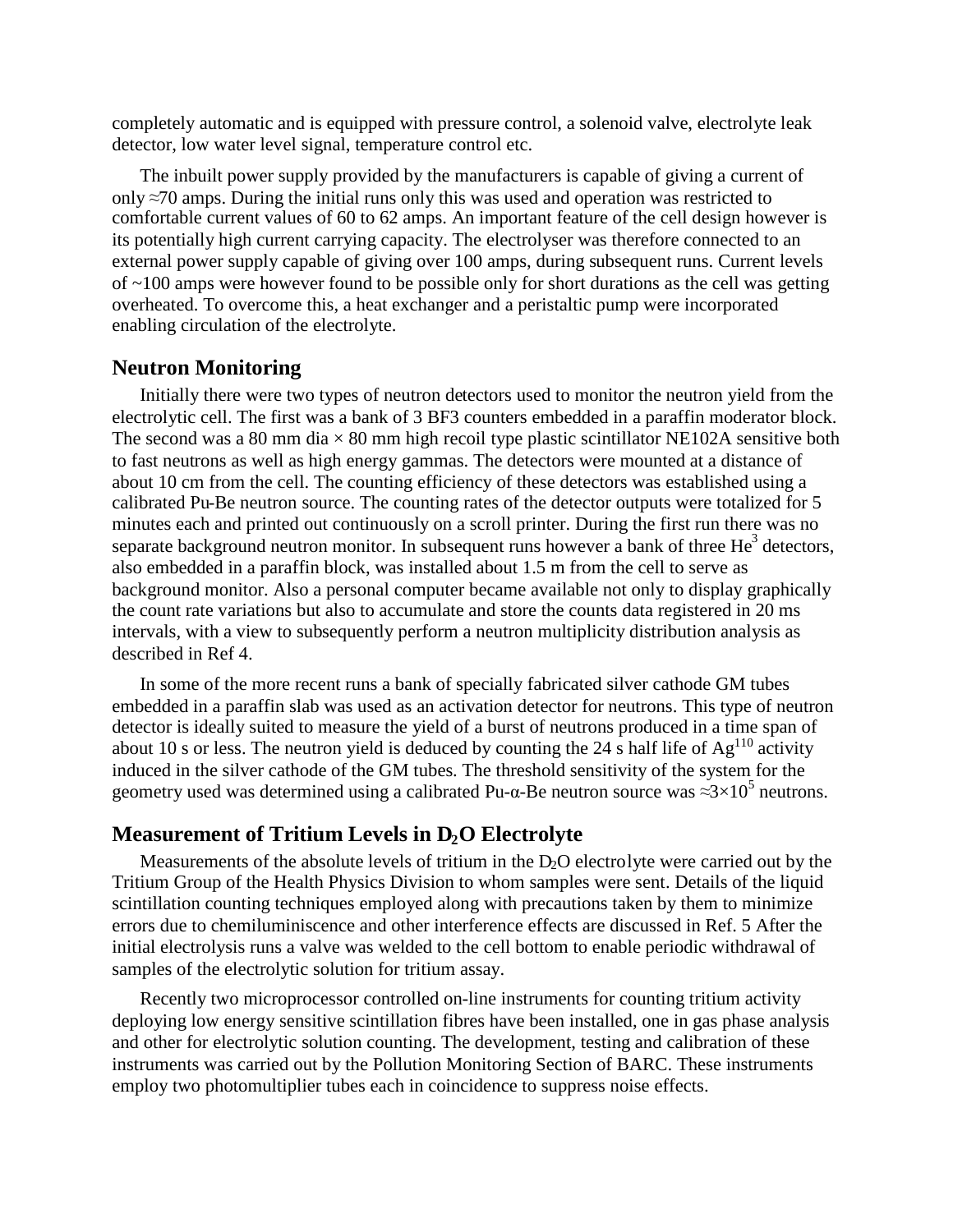### **Electrolysis Experiments and Observations**

# **Run No. 1 (21st April 1989)**

To start with, the Milton Roy cell was operated with 20% NaOH in natural water as the electrolyte. This operation was carried out for about 48 hours for collecting background data. The cell was then drained, flushed with heavy water and filled with 20% NaOD solution in  $D_2O$ prior to commencement of experiments on 21st April 1989. The cell was operated initially at 30 amps and later the current was slowly raised to 60 amps corresponding to a current density of  $\sim$ 200 mA/cm<sup>2</sup>. After operation under these conditions for about 3 hours both the neutron counters started showing bursts of neutron counts, well above background values, during some of the 5-minute intervals. After a further couple of hours of operation both counting channels suddenly showed two very large peaks and at the time of the last peak, the current in the electrolyzer had suddenly increased to  $\sim$  120 amps on its own and the electrolyzer immediately got tripped. Later it was found that the PVC insulation of the electric connections between the DC power supply and the electrolyzer had melted and even the soldering at the joints had melted. The diodes of the power supply had also burnt out causing the trip.

The neutron counts data of this run are presented in Table II and also shown plotted in Fig. 2. The counting efficiency of the BF<sub>3</sub> Bank and Plastic scintillator were 0.06% and 0.4% respectively during this run. The fact that both the counters show identical behaviour in spite of having very different neutron detection characteristics is noteworthy. The total number of neutrons generated during the four hour duration of this run is estimated to have been approximately  $4\times10^7$ . At the end of this experiment a sample of the electrolyte which was analyzed for tritium content indicated a level of 1.5 μCi/ml of tritium activity in comparison to the initial stock heavy water value of 0.075 nCi/ml. As discussed later, this high build up by a factor of ~20,000, is far beyond what can be accounted for by electrolytic enrichment alone.

# **Run No. 2 (12th to 16th June 1989)**

The second series of electrolysis runs with the Milton Roy cell commenced during the first week of June 1989. The cell was drained and flushed with heavy water many times for decontamination of tritium. Fresh electrolyte solution prepared using unused heavy water was charged and left in the cell over the weekend. On Monday 12th June a sample of this electrolyte which was analyzed for tritium content gave a surprisingly high tritium level of  $\sim 0.32$  nCi/ml. This is attributed to tritium left over in the Pd-Ag cathodes from the 21st April run which must have transferred back into the electrolyte by chemical exchange.

Electrolysis commenced at 11:07 hrs. The cell was initially operated at currents of  $\sim 60$  amps (current density  $\sim$ 200 mA/cm<sup>2</sup>). During this run the BF<sub>3</sub> bank in paraffin was located close to the cell. About 1.5 m away there was a  $He^{3}$  bank in paraffin which served as background monitor. The first neutron burst of this run was recorded within about half an hour i.e. at 11:40 hrs. About an hour later two more 5-minute counts indicated high neutron levels. No more neutron bursts were observed for the next couple of days although cell operation was continued until 17:45 hrs on Wednesday 14th June when the cell was put off. But within a couple of hours of this there was a neutron burst lasting 15 minutes. Samples of electrolyte were drawn periodically throughout this operation and sent for tritium analysis. The tritium content of the electrolyte did not show any increase. Rather, it decreased from 0.32 nCi/ml to 0.12 nCi/ml on 15th June 89. The decrease is attributed to the fact that the electrolyte containing 0.075 nCi/ml of tritium was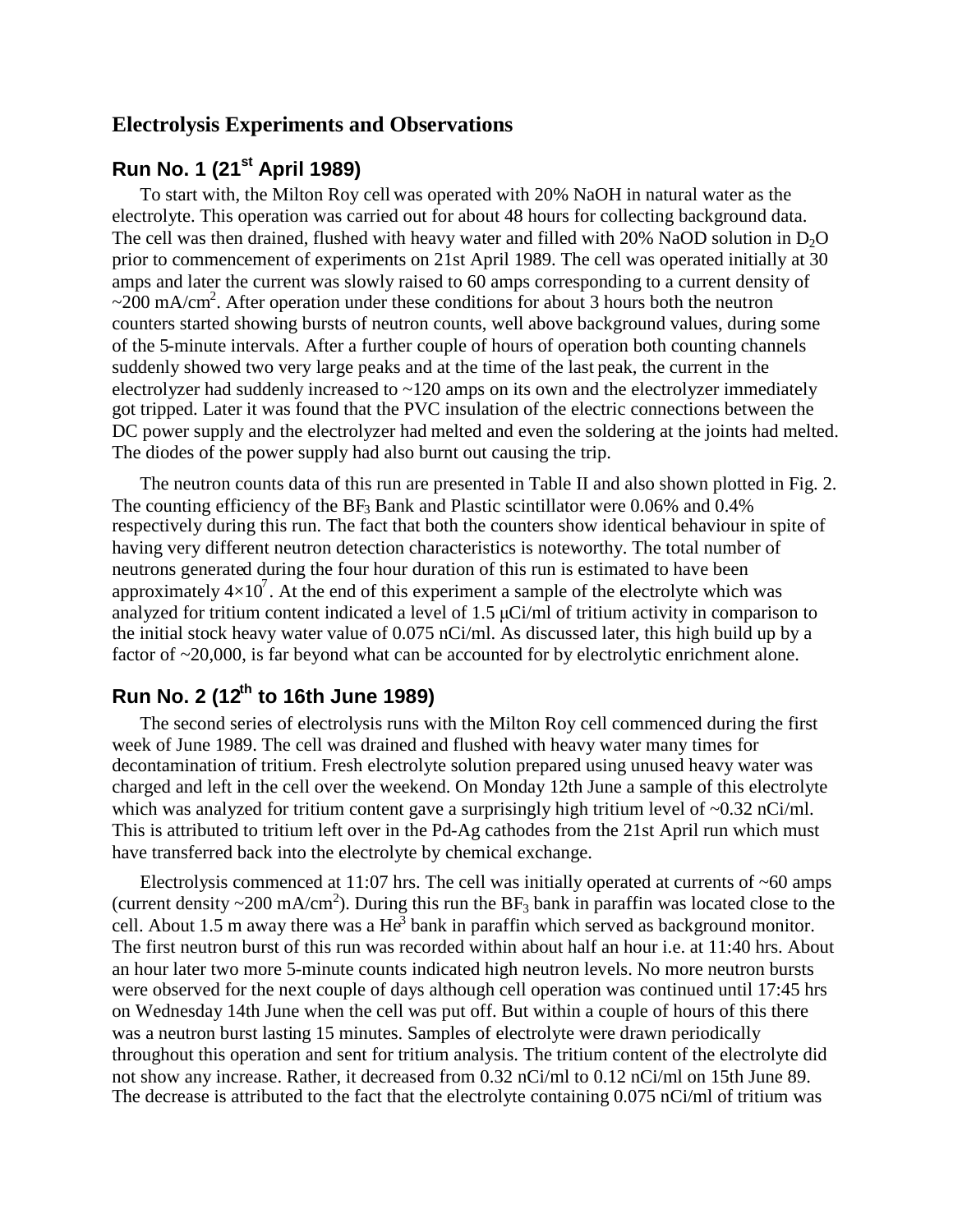added continuously for maintaining the level of the electrolyte. This obviously diluted the tritium content in the electrolyte.

During the next 48 hours the neutron monitors did not show any increase of counts. On the night of Friday,  $16<sup>th</sup>$  June more than two days after putting off the cell current however, a large neutron burst was recorded corresponding to a total neutron yield of well over 10<sup>6</sup> neutrons. Fig. 3 shows a plot of neutron count variation during this burst. Detailed time structure of this burst is presented in Table VII of Ref. 4. A sample of electrolyte was drawn only on 23rd June to ensure that maximum amount of tritium on Pd cathodes would by then have exchanged with the bulk  $D_2O$ . This indicated a tritium level of 121 nCi/ml. The week long experiment was terminated at this point but the electrolyser was left as such with the electrolyte in the cell and deuterium in gas plenum at a pressure of  $1 \text{ kg/cm}^2$  above atmospheric pressure. After a lapse of about a month when the electrolyte was removed and analyzed, the tritium level was found to have further increased to 460 nCi/ml, corresponding to a four-fold rise in the tritium level. It is not clear whether this is attributable to additional fusion reactions occurring when the cell was quiescent or whether the earlier built up tritium continued to leach out into the electrolyte.

### **Discussion**

The results of the neutron and tritium measurements carried out during the above runs are tabulated in Table III. The observed tritium concentrations have been corrected for enrichment effects due to electrolytic separation of deuterium and tritium as well as evaporation losses. It may be noted from this table that tritium production is much higher than the neutron yield, although in 'hot fusion' their probability is known to be approximately equal. Our experimental observation is that both neutron and tritium generation seem to be occurring simultaneously because as mentioned earlier from the results of the second run it is seen no neutron and tritium peak was observed for a long duration but the tritium level of the electrolyte was found to have increased multifold after a neutron burst was noticed. The observation in RUN2 of the electrolyzer shows that both neutron peaks and tritium were recorded only about 30 hours after the current had been put off. An important observation of this work is that "spent" Pd electrodes seem to lose their capability to support cold fusion reactions as can be seen from a comparison of the results of RUN1 and RUN2. In the latter case the number of neutrons and tritium atoms produced has decreased. This observation calls for further investigations. A multi dimensional characterization of the freshly deuterated and spent Pd electrodes, such as measurement of the metallographic and lattice structure will go a long way in understanding this phenomenon and may shed considerable light on the mechanism of 'Cold Fusion

### **Acknowledgements**

The authors would like to acknowledge the unstinted cooperation received from several scientists in various aspects of these experiments. They are extremely thankful to each and every one of them. They include C.K. Pushpangathan, V.H. Patil, Arun Kumar and N.P. Sethuram of Heavy Water Division; and R.K. Rout and L.V. Kulkarni of Neutron Physics Division. Shri H.K. Sadhukhan, Head, Heavy Water Division has contributed immensely through fruitful discussions.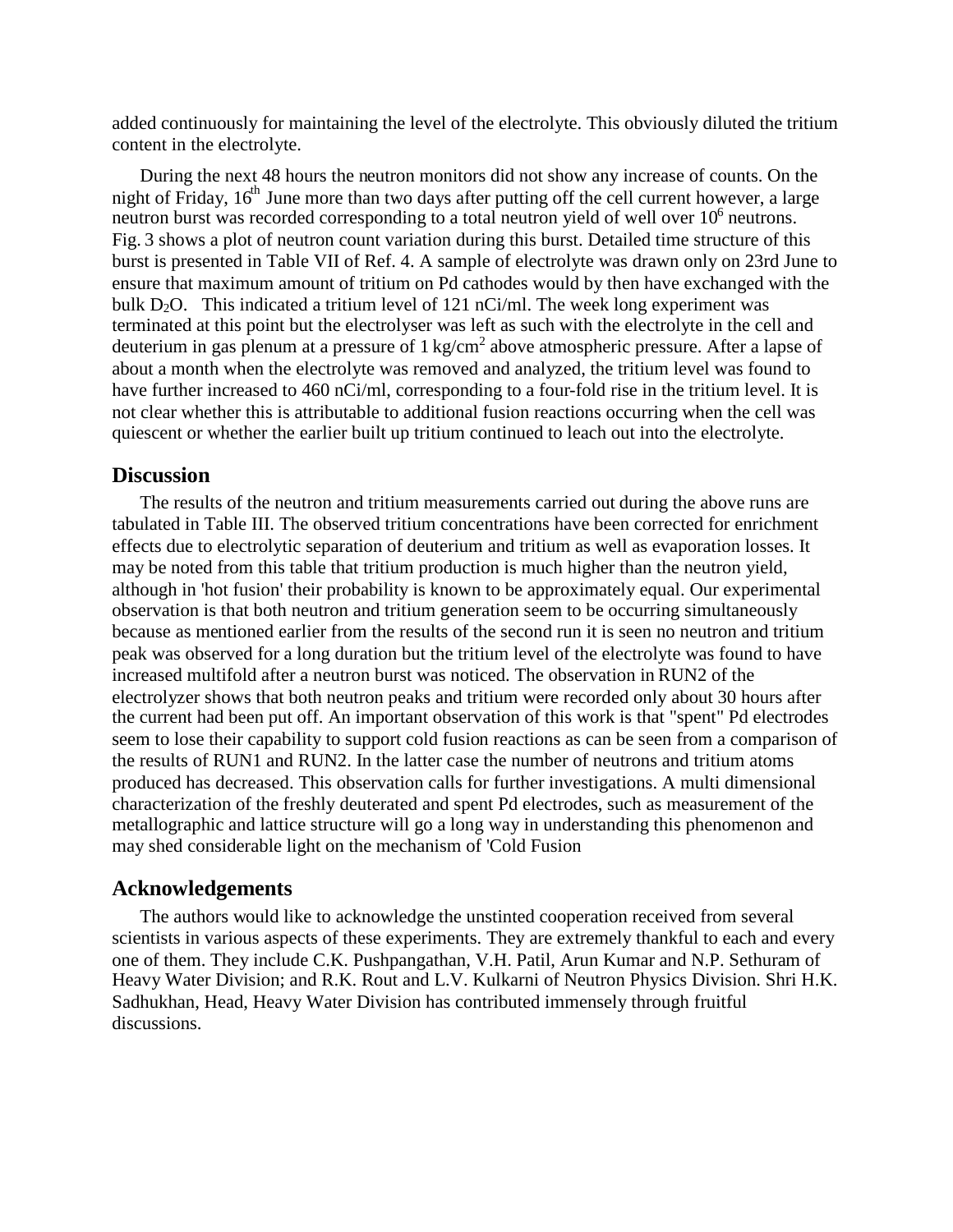## **References**

- 1. M. Fleischmann et al., J. Electranal. Chem. 261, 301-308 (1989).
- 2. S.E. Jones et al., Nature 338, 737 (1989).
- 3. ELHYGEN Hydrogen Generator (Mark V), Manufactured by Milton-Roy Company, Shannon Industrial Estate, Clare, Ireland.
- 4. A. Shyam et al., This Report, Paper A4 (1989).
- 5. T.S. Murthy et al., This Report, Paper A9 (1989)

# **Additional Remarks on Neutron Counts Data of Table II and Fig. 2**

- (1) It is observed from the neutron counts data of Run No. 1 ( $21<sup>st</sup>$  April 1989) plotted in Fig. 2 that while the  $BF_3$  bank has recorded at least 9 clearly visible peaks, the plastic scintillator has missed out some of the smaller peaks. The reason for this is obviously higher background level of the plastics scintillator arising from its sensitivity to gammas. The Smaller peaks have apparently got buried in the statistics of the background.
- (2) The ratio of the counts under the peaks in the two channels after subtracting the background is found to vary between 1.3 and 2.8 which is considerably different from the value of ~6.7 expected from their efficiencies determined using a Pu-Be neutron source. This discrepancy may be attributed to the following points, (a) The plastic scintillator being sensitive to the gammas of Pu-Be would indicate a higher sensitivity. (b) The energy spectrum of cold fusion neutrons could be different from that of Pu-Be source neutrons. Since the energy response characteristics of the plastic scintillator and  $BF<sub>3</sub>$ bank are different the efficiency ratios for Pu-Be neutrons and cold fusion neutrons could be quite different.
- (3) From a detailed analysis of the neutron multiplicity spectrum (given in paper A4), it has been found that between 10 to 25% of the cold fusion neutrons are emitted in bunches of 100 or more. While the BF3 bank which is surrounded by a moderator is able to resolve and count individually a number of simultaneously incident neutrons, the plastic scintillator will only give a single pulse (although of a much larger height). In fact by comparing the measured ratios of the counts under the peaks in the two channels with the expected efficiency ratio one can approximately assess what fraction of the neutrons emitted in each burst is due to bunched neutronic events. In the 21st April run it is found that in general the larger peaks seem to contain a higher fraction of bunched events.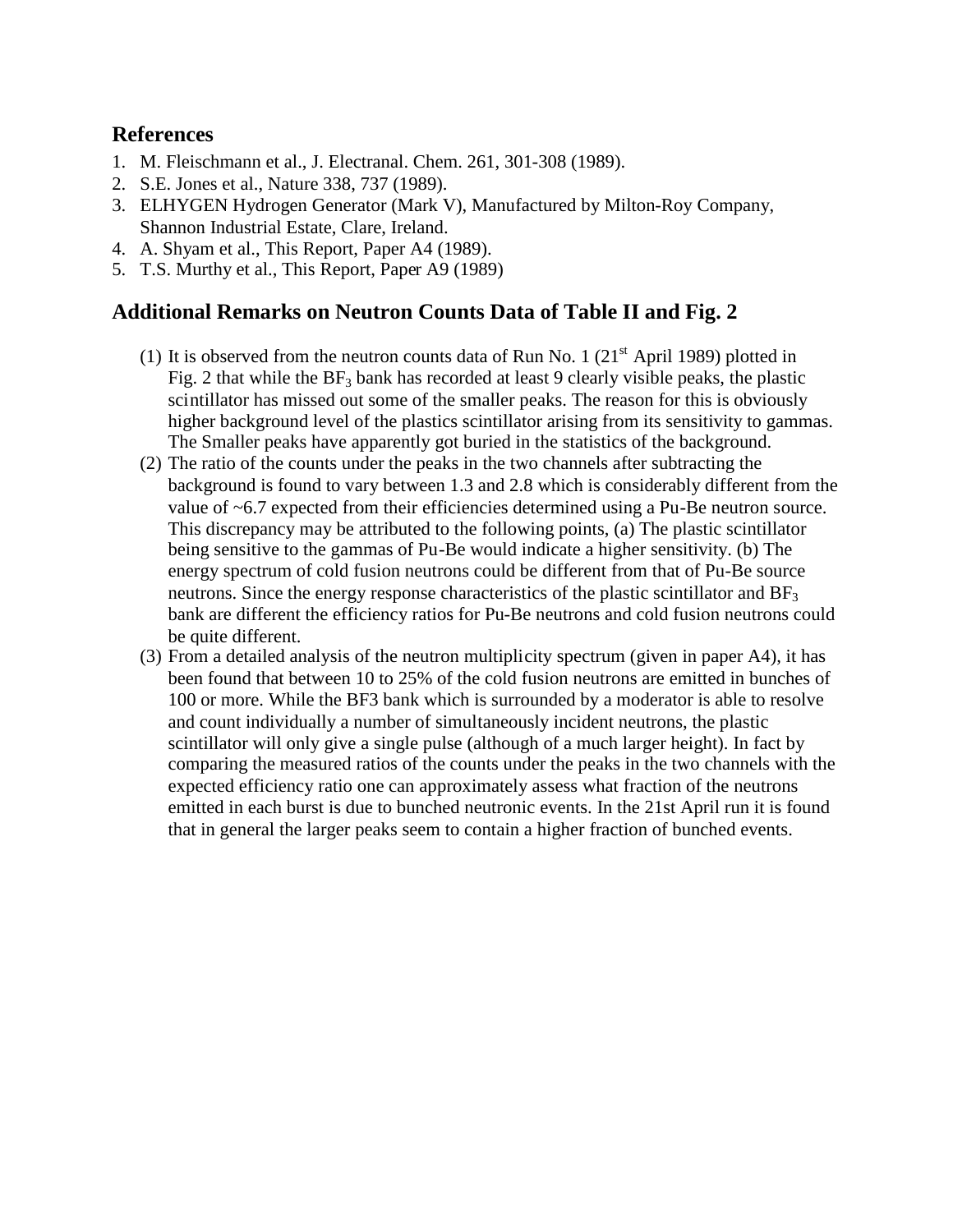**TABLE I Details of the Milton Roy Electrolytic Cell**

| Vol. of Pd cathode    | $=7$ cm <sup>3</sup>              |
|-----------------------|-----------------------------------|
| Mass of Pd            | $= 82$ gm                         |
| Area of cathode       | $= 300$ cm <sup>2</sup>           |
| Current               | $= 60$ amps                       |
| Current density       | $=$ ~200 mA/cm <sup>2</sup>       |
| Electrolyte           | $= 20\%$ NaOD in D <sub>2</sub> O |
| Volume of electrolyte | $= 250$ ml                        |

## **TABLE II Neutron Counts Vs Time (21st April 1989)**

| Interval duration         | $=$ 5 minutes |
|---------------------------|---------------|
| Efficiency of $BF_3$ Bank | $= 0.06\%$    |
| Efficiency of NE102A      | $= 0.4\%$     |

| Int. No.       | Neutron counts  |               | Int. No. | Neutron counts  |               |
|----------------|-----------------|---------------|----------|-----------------|---------------|
|                | BF <sub>3</sub> | <b>NE102A</b> |          | BF <sub>3</sub> | <b>NE102A</b> |
| $\mathbf{1}$   | 74              | 683           | 26       | 78              | 636           |
| $\overline{2}$ | 74              | 659           | 27       | 64              | 606           |
| 3              | 55              | 605           | 28       | 62              | 640           |
| $\overline{4}$ | 68              | 672           | 29       | 61              | 659           |
| 5              | 75              | 686           | 30       | 55              | 603           |
| 6              | 79              | 693           | 31       | 68              | 631           |
| 7              | 54              | 650           | 32       | 58              | 755           |
| 8              | 73              | 612           | 33       | 65              | 647           |
| 9              | 77              | 641           | 34       | 1680            | 2827          |
| 10             | 167             | 727           | 35       | 174             | 788           |
| 11             | 54              | 643           | 36       | 254             | 1176          |
| 12             | 124             | 769           | 37       | 269             | 977           |
| 13             | 74              | 663           | 38       | 329             | 1290          |
| 14             | 64              | 629           | 39       | 113             | 624           |
| 15             | 429             | 1654          | 40       | 107             | 622           |
| 16             | 72              | 627           | 41       | 59              | 626           |
| 17             | 58              | 630           | 42       | 75              | 606           |
| 18             | 65              | 641           | 43       | 139             | 619           |
| 19             | 60              | 655           | 44       | 101             | 714           |
| 20             | 56              | 663           | 45       | 107             | 958           |
| 21             | 180             | 1086          | 46       | 74              | 656           |
| 22             | 367             | 1185          | 47       | 17758           | 25872         |
| 23             | 109             | 707           | 48       | 77              | 592           |
| 24             | 70              | 614           | 49       | 1982            | 3874          |
| 25             | 68              | 732           |          |                 |               |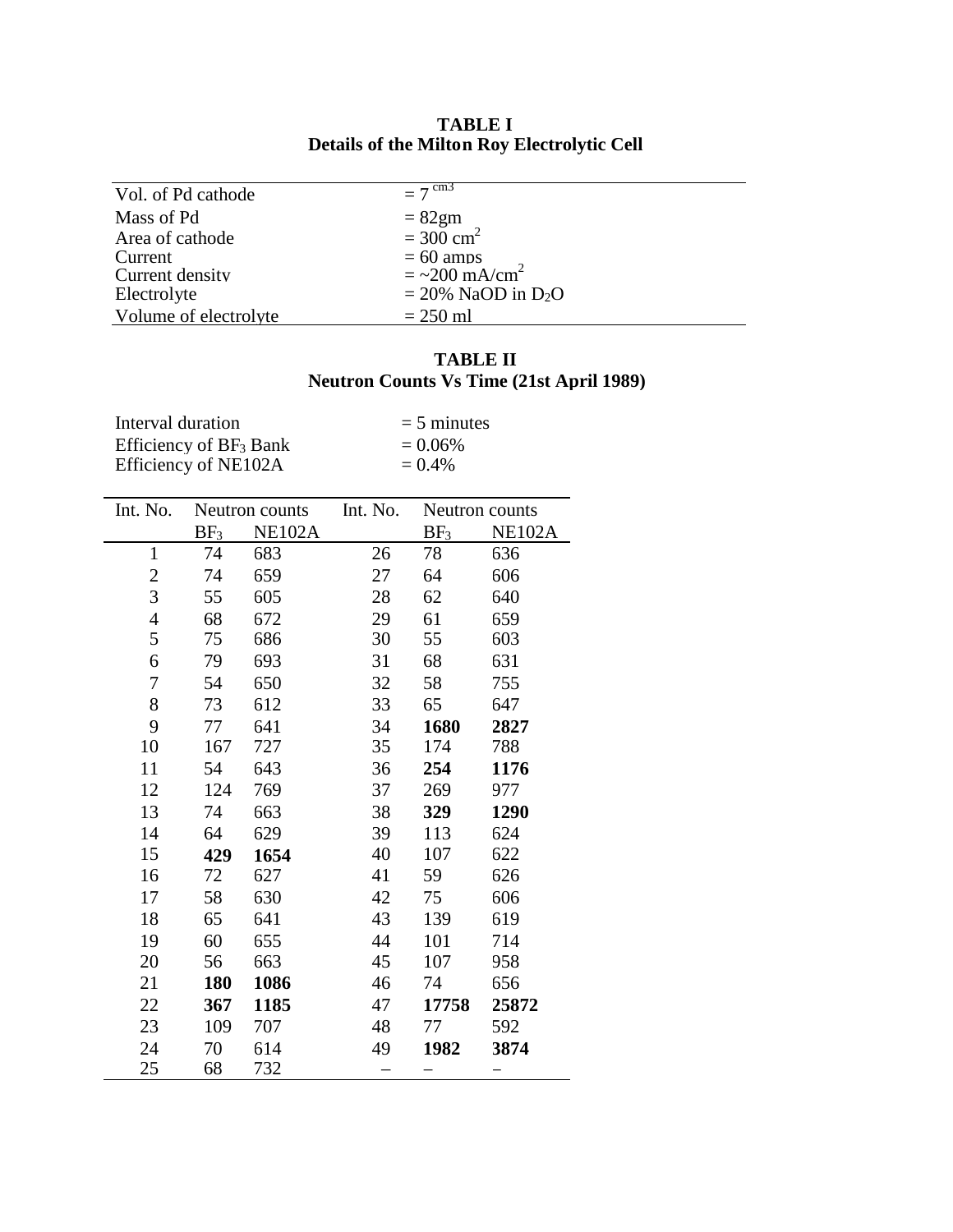| Run No. & Date                    | Duration of  | <b>Total Neutron</b> | <b>Atoms of Tritium</b>                    | Neutron to Tritium                                |
|-----------------------------------|--------------|----------------------|--------------------------------------------|---------------------------------------------------|
|                                   | Electrolysis | Yield                | Generated                                  | <b>Yield Ratio</b>                                |
| Run 1<br>21st April 89            | 72hrs        | $4\times10'$         | $8 \times 10^{15}$                         | $0.5 \times 10^{-8}$                              |
| Run 2<br>$12^{th}$ – 16th June 89 | $54$ hrs     | $9\times10^{6}$      | $5 \times 10^{14*}$<br>$1.9\times10^{15*}$ | $\sim 1.8 \times 10^{-8}$<br>$0.5 \times 10^{-8}$ |

### **TABLE III Summary of Neutron and Tritium Yields** (Current Density =  $200 \text{ mA/cm}^2$ )

\*These were measured 30 hrs and 27 days respectively after the current had been switched off.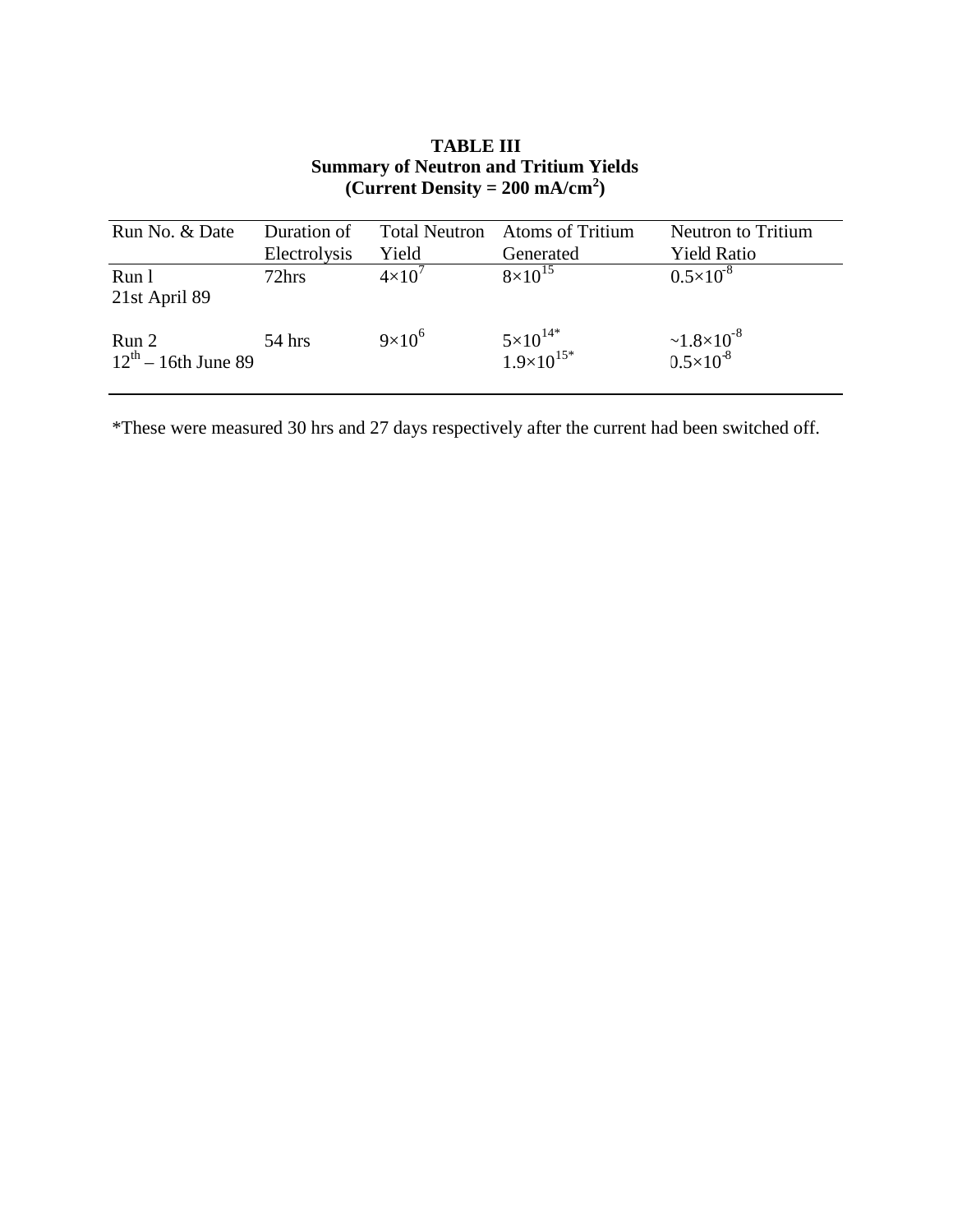





**Fig. 1b. Pd tube arrangement.**